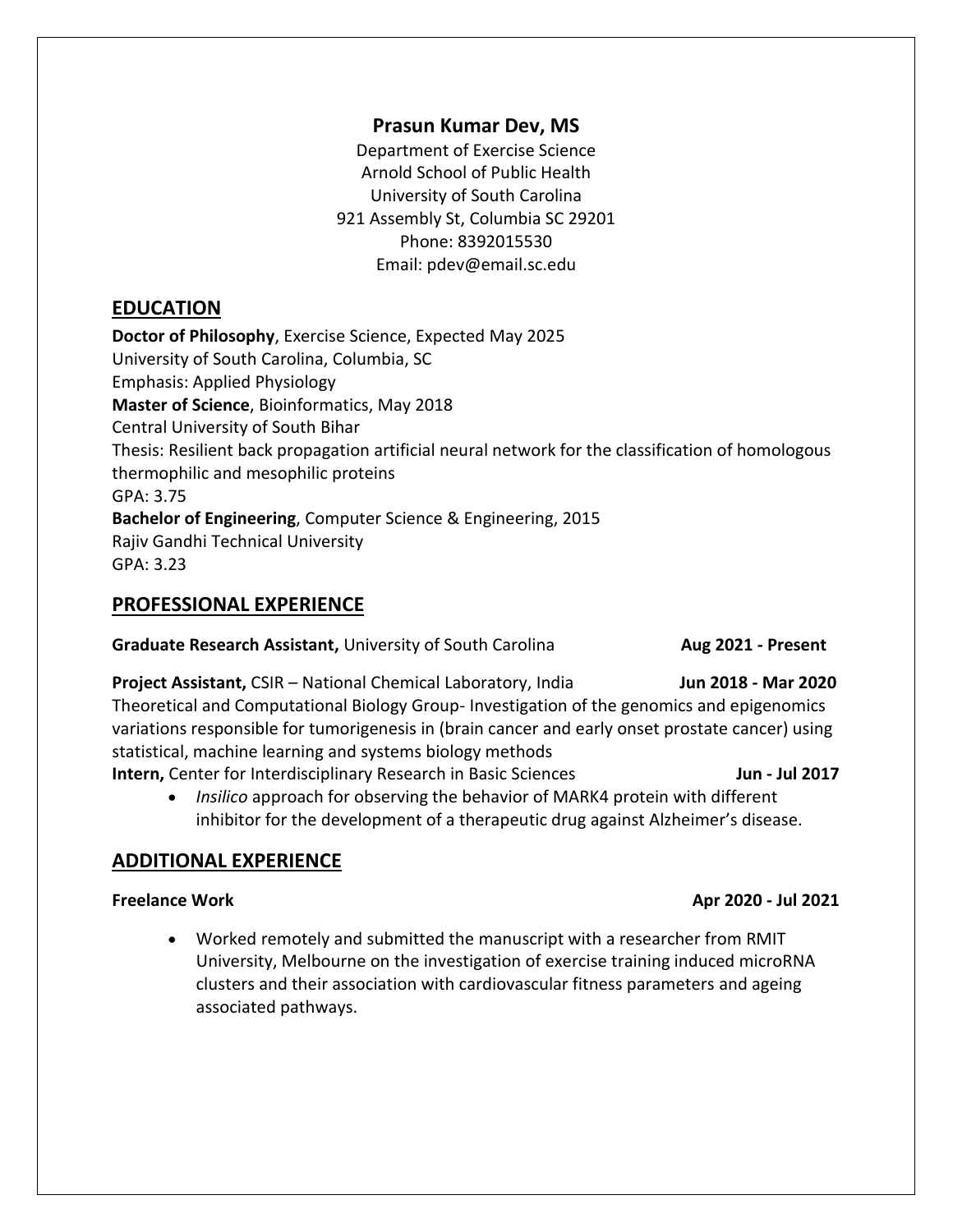## **HONORS AND AWARDS**

|  | 1. Graduate Scholar in Aging Research Award - \$1000                                                              | 2022 |  |  |
|--|-------------------------------------------------------------------------------------------------------------------|------|--|--|
|  | 2. Norman J. Arnold Doctoral Fellowship - \$15000                                                                 | 2021 |  |  |
|  | 3. Departmental Gold Medalist (Expected), CUSB, Physical convocation postponed due to                             |      |  |  |
|  | COVID-19, Cohort of 2016-2018<br>4. Qualified Nation-wide Central University Entrance Exam by Government of India | 2016 |  |  |
|  |                                                                                                                   |      |  |  |
|  |                                                                                                                   |      |  |  |

## **RESEARCH**

#### **Published Manuscripts**

1. **Dev, P. K.**, Gray, A. J., Scott-Hamilton, J., Hagstrom, A. D., Murphy, A., & Denham, J. (2021). Co-expression analysis identifies networks of miRNAs implicated in biological ageing and modulated by short-term interval training. *Mechanisms of Ageing and Development*, *199*, 111552.

#### **Abstracts/ Presentation at Conferences**

- 1. **Dev PK**, Barber JL, Cai G, Robbins JM, Rao P, Mi M, Ghosh S, Clish C, Katz DH, Gerszten RE, Bouchard C, Sarzynski MA. Exercise Training Slows Down Proteomic Age Acceleration in Middle-Aged to Older Adults: HERITAGE Family Study. Poster Presentation at Southeast Regional American College of Sports Medicine Annual Meeting, Greenville, SC February 2022.
- 2. Clarkson WA, Barber JL, Robbins JM, Rao P, Mi M, **Dev PK**, Ghosh S, Clish C, Katz DH, Gerszten RE, Bouchard C, Sarzynski MA. Associations of Changes in Plasma Proteins and Body Composition Traits in Response to Endurance Training. Poster Presentation at Southeast Regional American College of Sports Medicine Annual Meeting Greenville, SC February 2022.
- 3. Barber JL, Cai G, **Dev PK**, Robbins JM, Rao P, Mi M, Ghosh S, Clish C, Katz DH, Gerszten RE, Bouchard C, Sarzynski MA. Association Of Plasma Proteome with Inflammatory Markers Crp and Glyca and Their Responses To Exercise Training. Poster Presentation (Given by MA Sarzynski) at American Heart Association Epi/Lifestyle Scientific Sessions, Chicago, IL March 2022.

| 4. Poster Presentation on Hadoop and Big Data at Vihan Techfest | 2014 |
|-----------------------------------------------------------------|------|
|                                                                 |      |

#### **CERTIFICATIONS AND TRAININGS**

| 1. University of South Carolina Hazardous Waste Training                                 | 2021 |
|------------------------------------------------------------------------------------------|------|
| 2. Attended "Emerging Trends in Disease Model Systems" conference at the National Center |      |
| of Cell Science, Department of Biotechnology, Pune, India                                | 2019 |
| 3. Certification in Advanced Java (JEE) from Sharma Computer Academy, Bhopal, India      | 2014 |
| 4. Certification in C programming from Sharma Computer Academy, Bhopal, India            | 2012 |

## **SKILLS**